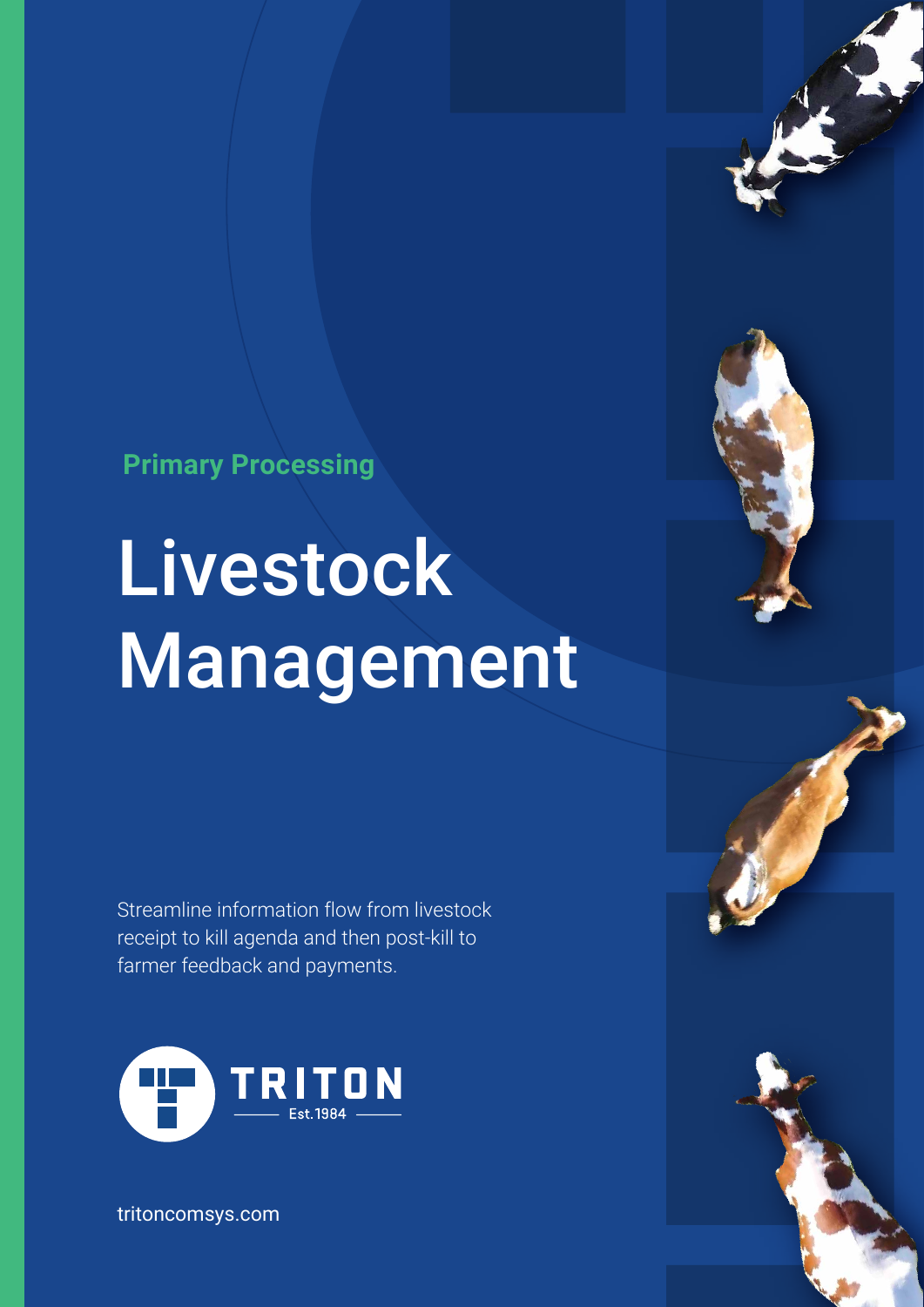Livestock Manager ties booking and receipt processes into the kill agenda, providing comprehensive inventory of all animals on the plant. The flexible solution can be mob or individual RFID tag based, and it allows yard, NLIS and supplier status to be incorporated, enabling meaningful market checks prior to slaughter. Through the support of handheld and tablet devices, it also supports the management of livestock in the yards, tracking location, time off feed, and providing tools for attaching information to mobs or individual animals.

Lot booking and receipt information such as agent, buyer, market, purchase mode, farmer, carrier, NVD (or eNVD, ASD) are all captured, and this information flows through into the weigh grade kill agenda. The tool automates information tracking and simplifies regulatory auditing, ultimately supporting traceability from animals entering the yards to the finished carton product on a sales order.

## **Livestock Manager**

## *Visibility of Demand and Supply Provides Business Intelligence*

## **Livestock Payments**

- Simplifies the booking and receipt process
	-
- Forms interactive kill agenda
- Matches expectations and bookings to actual receipts
- Electronic NVD/ASD integration
- Handheld Mobility Applications

Manage your livestock purchasing and payments from one convenient, central location

Powerful scheduling and tracking ensures your livestock supplies are always available



Centralises management of lot costing, region/supplier grade scores, pelts/skins, offal, farmer feedback and more



**Primary Processing**

**Livestock**

**Receipt & Yard Management**

**Grading & Tracking**

**Knock box**

**Animal Health**

**Grading**

# **Livestock Manager and Livestock**

**Payments** are two modules in the Primary Processing suite. They enable automated, centralised tracking of all items required for lot costing and farmer feedback, including purchase type, agent/buyer commissions, region/ supplier grade scores, pelts/skins, offal retained, and credit meats retained.

> Manage livestock purchase and payment cycles, while automatically factoring in all the variables required to accurately remunerate suppliers and invoice for service kill fees. Livestock Costing conveniently centralises payments from one location and eliminates the need to manually collate info from multiple sources.

> The module allows easy creation and management of grids/schedules for over-the-hook stock purchases. This kind of centralised management also means you always know your: Stock Booked/ Scheduled to Arrive, Stock on Plant, Stock in Processing Service Kill, Stock in Processing Own Account, and Stock Available for Processing.

*Centralised Management of Purchasing and Payments Reduces Labour Units*